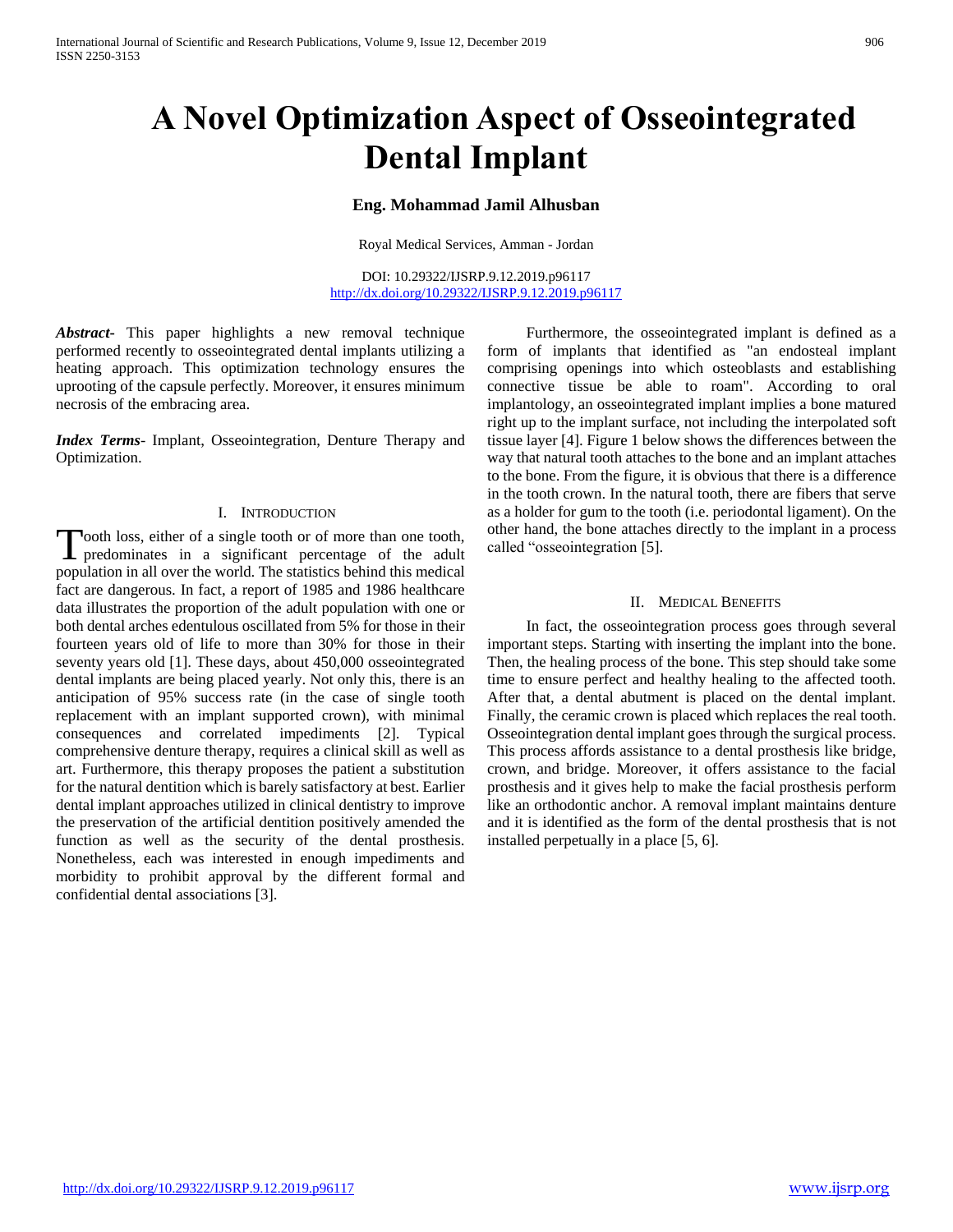

**Figure 1: Differences Between Natural Tooth Attachment to Bone and Implant Attachment to Bone**

 Indeed, the dental prosthesis could be detached from the implant abutments by utilizing the finger pressure of the wearer. To ensure this happened perfectly, the abutment is designed as a little connector such as a button. This particular connector could be attached to comparable adapters in the underneath of the dental prosthesis.

# III. OPTIMIZATION TECHNIQUE OF REMOVAL DENTAL IMPLANTS

 With the development of science and the conquest of technology in various medical fields, new challenges have arisen regarding dental implants. Thus, professional engineers in medical devices to benefit from this science in this era. Moreover, computational patterning of sophisticated physiological systems and their collaboration with medical equipment has developed an essential field of biomedical engineering research internationally. The importance of this field is expanding to converge the market requirement for the spurt in the advancement of secure, wellperforming and consistent medical equipment. Contemplating the whole clinical catastrophe consequences, their prevalence in the clinical procedure, the inquiry of undesired impacts and their influence is fundamental. In the layout procedure, these aspects ought to be considered. Furthermore, exhibiting and imitation affords sufficient and cost-effective explanation. A comprehensive and precise evaluation of exchanges of model variables is essential to distinguish the best preference from many hypothetically good layout choices of a medical device [7].

 Consequently, incorporating various layout specialties, systematizing the simulation procedure and supporting layout evaluation with mathematical models perform a significant role. This optimization methodology maintains the accomplishment of dense biomedical engineering layout challenges with extraordinary improvements by means of time-saving, proficiency and consistency. Optimize a modern removal method of osseointegrated dental implants depends on a heating procedure. This technique guarantees the extraction of the capsule at the same time as certifying insignificant necrosis of the neighboring district. Besides, two important embedded software are implemented. The first one is called modeFRONTIER and the second one is called ANSYS software integration between this two software is performed. This integration aided utilizing a two-step simulation procedure [8]. The first step implicated the adjustment of a numerical algorithm via scheduling different numerical variables such as heat transfer coefficient as well as material properties. This calibration process is performed to precisely simulate the heating procedure. The second step was the calibration of the removal procedure by realizing the best standards for the followings:

- 1- direction
- 2- duration
- 3- temperature
- 4- power of the heating instrument.

 The integration between modeFRONTIER and ANSYS software enables the ability to establish a numerical algorithm to replicate the removal procedure in the most practical approach. Using this approach, engineers possibly will optimize the same process in a prudent and efficient method, averting the recurrence of numerous tests on patients or test subjects.

 This optimization approach has some key advantages over the dental industry and opens more areas for scientific research in this challenge. The advantages can be summarized as follows:

- 1- Expand the understanding of the problem, taking all parameters and potential consequences into account.
- 2- Improve the consistency of simulation utilizing model optimization
- 3- Support minimizing the figure of luxurious models and pre-clinical experiments
- 4- Improve the safety of experiments
- 5- Minimize design times by supporting computerization of sophisticated simulation procedures

6- Integrate various design specialties for universal design Figure 2 below shows the findings of the integration software and the new dental implant.